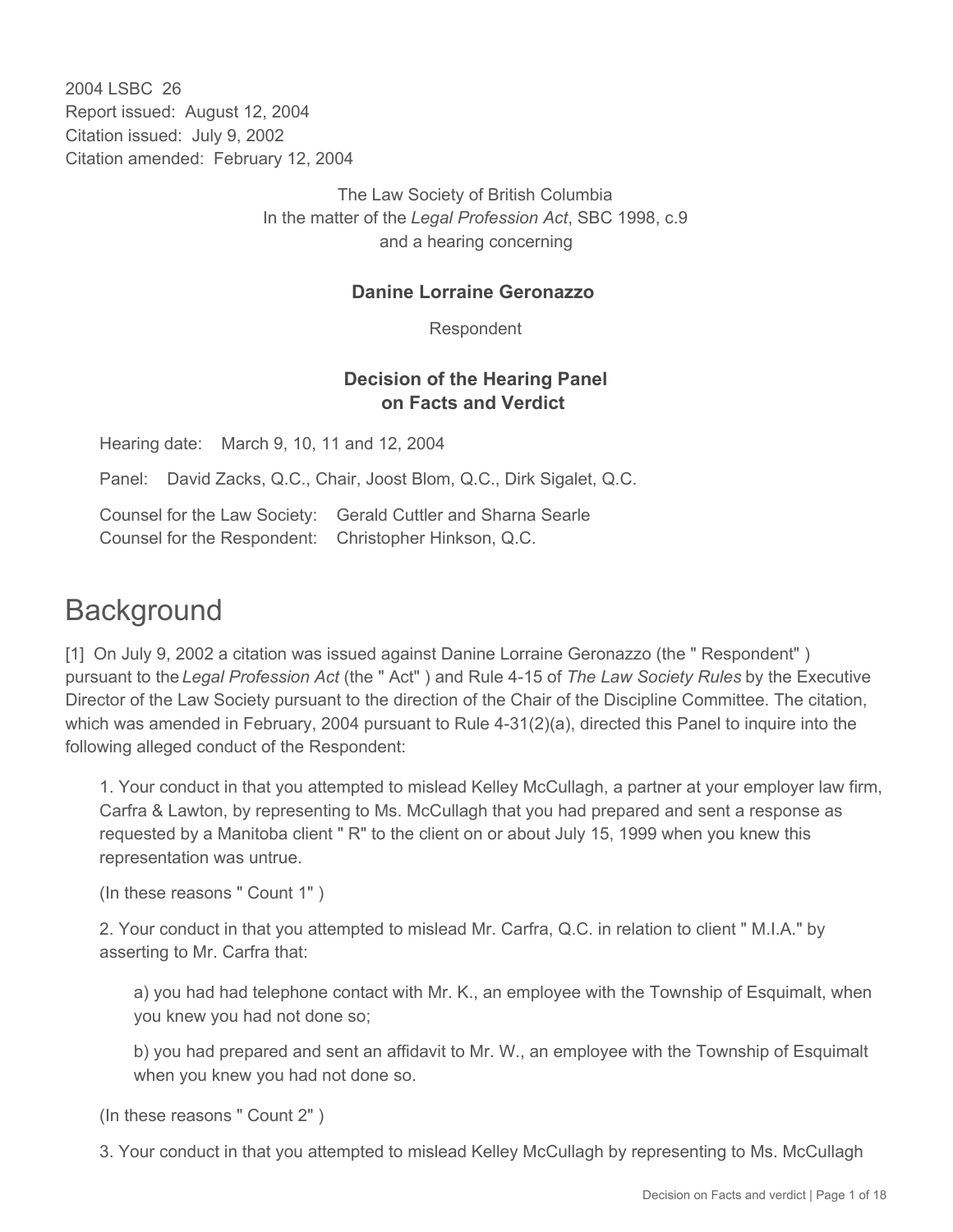that a submission on the " H" file had been sent to Workers' Compensation Board in September 1999 when you knew this representation to be untrue.

(In these reasons " Count 3" )

4. Your conduct in attempting to mislead the Law Society in the course of responding to its inquires pursuant to the complaint of James Carfra, Q.C. by:

a) representing to the Law Society that you had prepared and sent a response to client " R" on or about July 15, 1999 when you knew this representation was not true;

b) representing to the Law Society that, in relation to client " M.I.A." you:

i) had telephone contact with Mr. K. when you knew you had not, and;

ii) had prepared and sent an affidavit to Mr. W. when you knew you had not done so;

c) representing to the Law Society that you had prepared and sent a submission on the " H" file to the Workers' Compensation Board when you knew this representation was untrue.

(In these reasons " Count 4" )

5. Your conduct in that you attempted to mislead Nicholas A. Mosky, a partner at your employer law firm, Waddell Raponi, between in or about March and August 2001, by representing to Mr. Mosky that you had filed an appointment to assess the accounts of Waddell Raponi regarding the " R" clients, that you had served the clients by mail with the Appointment, and that the assessment hearing had been adjourned and reset, when you knew that these representations were untrue.

(In these reasons " Count 5" )

#### **Law**

[2] The burden of proof is upon the Law Society. The standard to be met is a high one. It is beyond a mere balance of probabilities but is not as high as the criminal standard of beyond a reasonable doubt. The standard slides upwards and may come close to the criminal standard, as the consequences from a finding of professional misconduct grow more severe.

*Hirt v. College of Physicians and Surgeons of British Columbia*, [1985] B.C.J. No. 2739, para. 21.

*McKee v. College of Psychologists of British Columbia*, [1991] B.C.J. No. 3288.

*Jory v. College of Physicians and Surgeons of British Columbia*, [1985] B.C.J. No. 320, para. 14.

[3] On matters of credibility, counsel for the Respondent urged us to follow the test set out in *R*. v. *W.(D.)* 63 C.C.C. (3d) 397 at page 409. The principle in that case applies here and we accept that even if we disbelieve the Respondent's testimony, there may still be room to find that the Law Society has not proved its case to the requisite standard. However, the present case is not a criminal case. What *R*. v. *W.(D.)* says about reasonable doubt must be modified to meet the onus required of the Law Society. Also, in assessing the credibility of testimony, we bear in mind the test set out by the Court of Appeal in *Faryna* v. *Chorny*, [1952] 2 D.L.R. 354, where, at page 357, O'Halloran, J.A. said:

The credibility of interested witnesses, particularly in cases of conflict of evidence, cannot be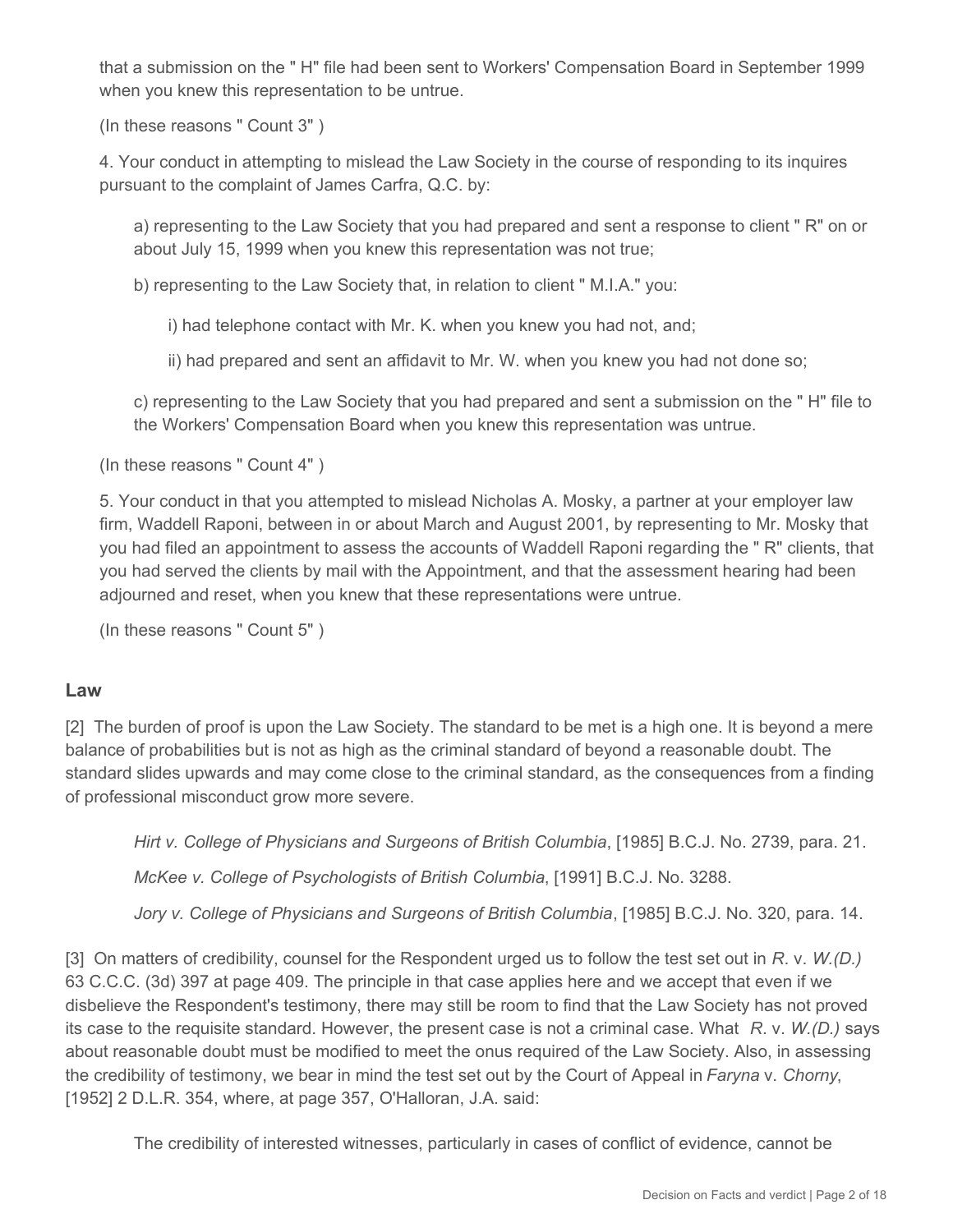gauged solely by the test of whether the personal demeanour of the particular witness carried conviction of the truth. The test must reasonably subject his story to an examination of its consistency with the probabilities that surround the currently existing conditions. In short, the real test of the truth of the story of a witness in such a case must be its harmony with the preponderance of the probabilities which a practical and informed person would readily recognize as reasonable in that place and in those conditions. Only thus can a Court satisfactorily appraise the testimony of quick-minded, experienced and confident witnesses, and of those shrewd persons adept in the half-lie and of long and successful experience in combining skilful exaggeration with partial suppression of the truth. Again a witness may testify what he sincerely believes to be true, but he may be quite honestly mistaken. For a trial Judge to say " I believe him because I judge him to be telling the truth" , is to come to a conclusion on consideration of only half the problem. In truth it may easily be self-direction of a dangerous kind.

The trial Judge ought to go further and say that evidence of the witness he believes is in accordance with the preponderance of probabilities in the case and, if his view is to command confidence, also state his reasons for that conclusion. The law does not clothe the trial Judge with a divine insight into the hearts and minds of the witnesses. And a Court of Appeal must be satisfied that the trial Judge's finding of credibility is based not on one element only to the exclusion of others, but is based on all the elements by which it can be tested in the particular case.

[4] Counsel for the Respondent submitted that, when determining whether or not the Law Society had met the requisite standard, this Panel must consider the evidence with respect to each count separate and apart from the evidence on the other counts. This Panel agrees.

[5] In reaching the conclusions set out below, this Panel has instructed itself in accordance with the foregoing.

# **EVIDENCE AND DISCUSSION**

#### **General**

[6] The Respondent was called to the Bar of British Columbia on September 8, 1998.

[7] In or about October, 1998 the Respondent commenced employment as an associate lawyer with the law firm of Carfra & Lawton.

[8] Carfra & Lawton terminated the Respondent's employment on or about December 10, 1999.

[9] The Respondent commenced employment with Waddell Raponi on or about February 1, 2000.

[10] The Respondent's employment with Waddell Raponi ended on or about November 2, 2001 when she got married.

#### **Count 1**

#### **Evidence**

[11] On June 16, 1999, Kelly McCullagh, a partner at Carfra & Lawton, received a fax from R, the representative of a client in Manitoba, asking for comments on a legal memo he was forwarding. (Transcript Volume 1, page 24)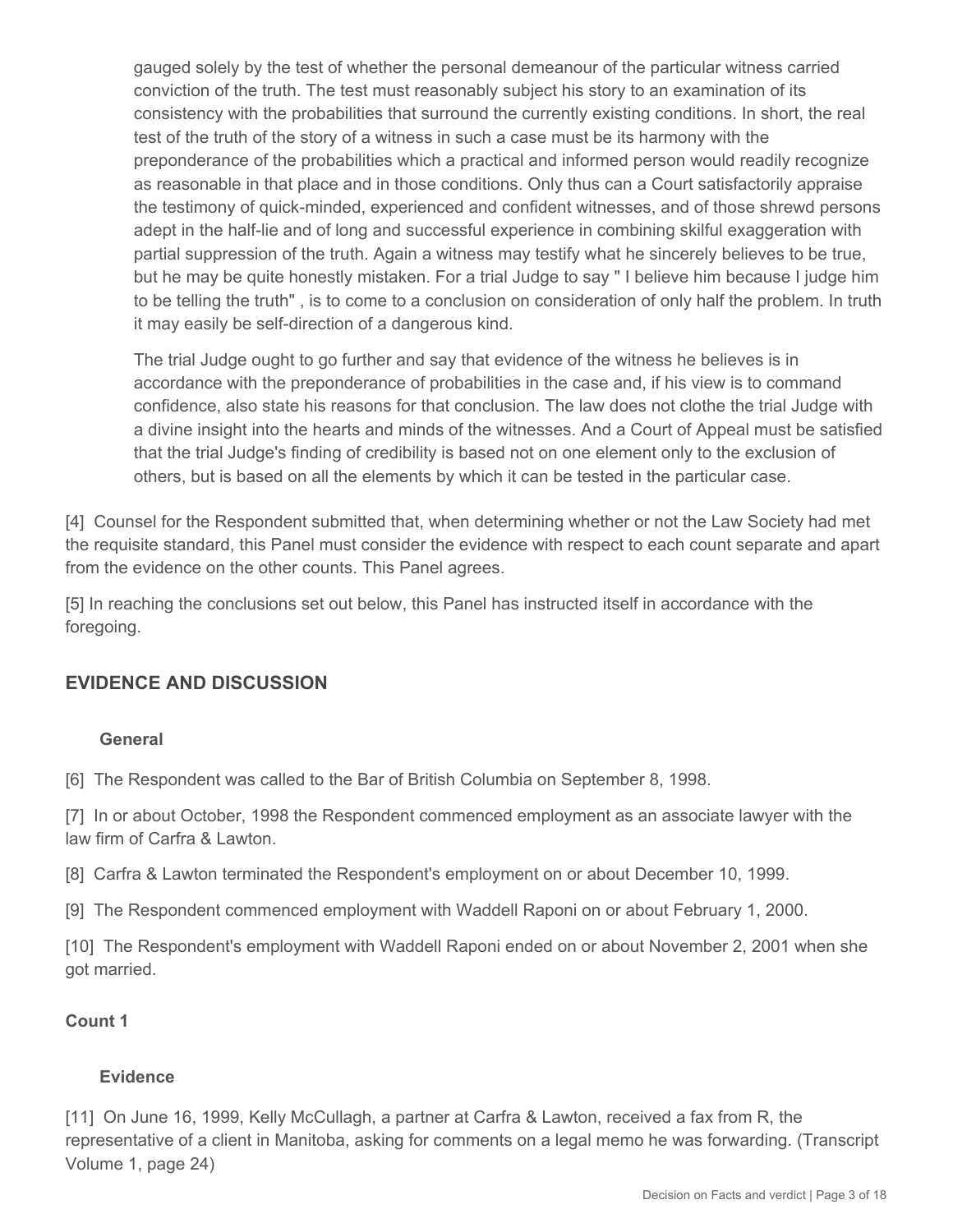[12] On June 21, 1999, the Respondent received an assignment from Ms. McCullagh to respond to the June 16 fax, and forward an opinion letter to the client within two weeks. (Transcript Volume 1, page 24)

[13] On June 21, 1999, the Respondent wrote a memo to file, confirming Ms. McCullagh's request. (Exhibit 2, Tab 1)

[14] In late August, 1999, Ms. McCullagh was preparing to do an Examination for Discovery in connection with this matter and noticed that there was no response by the Respondent to the client. She did not ask the Respondent about it at that time. (Transcript Volume 1, pages 25-26)

[15] In early September, 1999 Ms. McCullagh was reporting to the client on the discovery which she had conducted and needed to refer to the opinion, which she understood the Respondent had prepared and sent to the client. Ms. McCullagh was unable to find the opinion and asked the Respondent about it. (Transcript Volume 1, pages 26-27)

[16] The Respondent assured Ms. McCullagh that she had completed the opinion and that it had been faxed to the client on or about July 15, 1999. (Transcript Volume 1, pages 26-27)

[17] The Respondent was unable to produce the opinion for Ms. McCullagh. (Transcript Volume 1, page 27)

[18] A copy of the opinion was not in the file. Carfra & Lawton's computer system was checked but there was no record of a completed opinion on the Respondent's computer or on Ms. McCullagh's secretary's computer. (Transcript Volume 1, pages 28-29)

[19] The Respondent suggested to Ms. McCullagh that the inability to produce the opinion was attributable to a computer virus that had destroyed the document. (Exhibit 1, Tab 2; Transcript Volume 2, pages 389-390 and Volume 3, pages 406-408)

[20] After she was unable to find the opinion Ms. McCullagh requested that the client provide her with a copy, but the client was unable to do this. (Transcript Volume 1, pages 30-32, Exhibit 2, Tabs 4 and 5)

[21] The computer directory for this particular client contained a document entitled " letter [sic] to adjusters 15 July 99" . When opened by both the Respondent and, immediately thereafter, by Ms. McCullagh's secretary, the document contained no text (Exhibit 1, Tab 2; Transcript Volume 2, pages 392-393). A search of the document's historical properties indicated that this document was created on August 3, 1999 and last modified within an hour later on the same day. The Respondent cannot explain the discrepancy in these dates and she denies creating it on August 3 (Transcript Volume 2, page 393).

[22] Ms. McCullagh admitted that if the file was created on August 3, it was before she was aware of any issue as to whether the opinion had been done. (Transcript Volume 1, page 88)

[23] A computer virus had been experienced at the Carfra & Lawton office in June, 1999. However, according to the evidence of Ms. McCullagh and Mr. Carfra, the problem was remedied by approximately June 17, 1999, four weeks before the time that the Respondent says she prepared the opinion. (Transcript Volume 1, pages 45-46, 55-58 and Volume 2, pages 204-205)

[23] Neither Ms. McCullagh nor Mr. Carfra recall the Respondent making a complaint about the computer during July, 1999. (Transcript Volume 1, pages 45-46 and Volume 2, pages 204-205)

[24] The Carfra & Lawton telephone/fax bills for July, August and September 1999 indicate transmissions to the client's fax and office phone numbers as follows:

[ intentionally left blank ]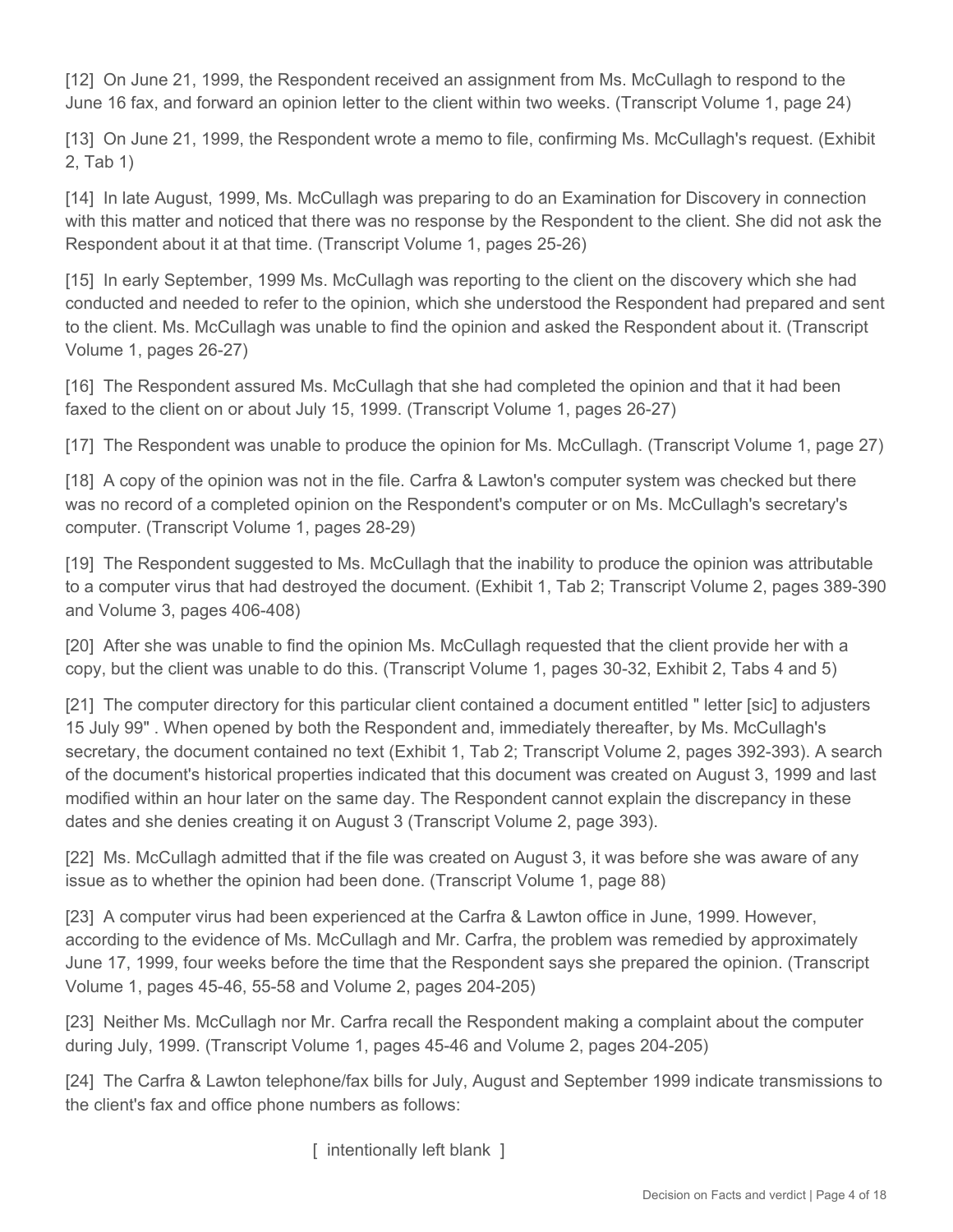| June 16 08:55 am   | 250-381-7804 to | $2.18$ (min. sec) (fax) |
|--------------------|-----------------|-------------------------|
| July 15 10:17 am   | 250-381-7188 to | .42                     |
| July 15 1:14 pm    | 250-381-7188 to | 4.12                    |
| July 19, 11:52 am  | 250-381-7804 to | $1.24$ (fax)            |
| July 19 11:57 am   | 250-381-7804 to | $1.42$ (fax)            |
| Aug 11 08:18 am    | 250-381-7804 to | $.54$ (fax)             |
| Oct 15 09:19 am    | 250-381-7804 to | $1.30$ (fax)            |
| Oct 15 09:49 am    | 250-381-7804 to | $5.36$ (fax)            |
| (Exhibit 2, Tab 3) |                 |                         |

[26] There is only one transmission to the fax number which is unaccounted for (dated July 19, 1999 lasting 1:24 minutes).

[27] After Ms. McCullagh concluded that the requested opinion had not been received by the client, she and Mr. Lawton met with the Respondent. Ms. McCullagh told the Respondent that the client advised her that the requested opinion had not been received. (Transcript Volume 1, pages 50-52)

[28] During the meeting with Ms. McCullagh and Mr. Lawton the Respondent forcefully insisted that she had done the work and sent the opinion (Transcript Volume 1, page 128). The Respondent was given approximately 48 hours to " redo" the opinion. The Respondent offered to tell Ms. McCullagh, off the top of her head, what was in the July opinion as a way of convincing her that she had done the work when she said (Transcript Volume 2, page 387 and Volume 3, page 405). She delivered a draft of the opinion on October 1, 1999, which was revised and sent the same day. The Respondent says that this was done in no more than five hours which would not have been possible if she had not already done the opinion. (Exhibit 1, Tab 2; Transcript Volume 3, page 411)

[29] In letters to the Law Society, the Respondent stated that she did the work and sent the opinion in July, 1999. She wrote: " In short, I did the work, I researched it when I said I did, corroborated by the date of download (from Quicklaw) on my hard drive. I faxed it and should have been more careful about obtaining a file copy" . (Exhibit 1, Tab 2) The Respondent also stated that during the meeting with Ms. McCullagh, she provided Ms. McCullagh with copies of the cases she used in her original research bearing download dates in July, 1999, corresponding with the time that she says she did the work. (Transcript Volume 2, pages 386-387 and Volume 3, page 424)

[30] Ms. McCullagh does not recall being provided with these cases. There are no cases in the file that have dates of download in June or July of 1999. (Transcript Volume 1, pages 53-55)

[31] Carfra & Lawton's Quicklaw billing records only show research being done (for this opinion) on October 1, or later. There is no record of any Quicklaw research between June 21 and July 15, 1999 on this file by the Respondent or anyone else. (Exhibit 2, Tab 8)

[32] There was no time entered by the Respondent for this file on the Carfra & Lawton computer system during June, July or August, 1999. (Transcript Volume 1, pages 45 and 46)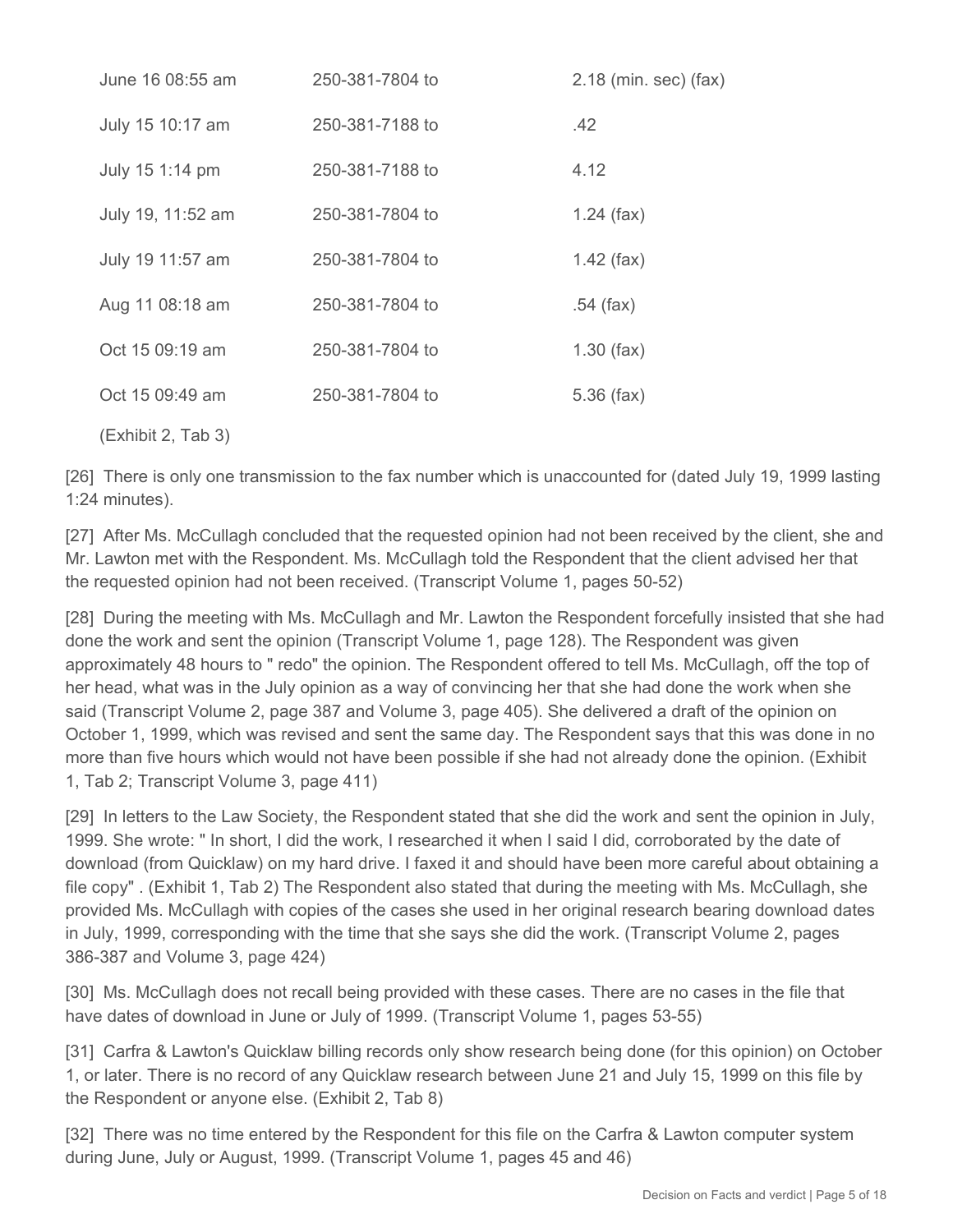[33] The Respondent stated in her letter to the Law Society of April 3, 2000 that she got into the habit of keeping a separate list logging the work she was doing. (Exhibit 1, Tab 2) The Respondent has never produced any such list or time log to the Law Society. Neither Mr. Carfra nor Ms. McCullagh has ever seen any such list or time log.

## **Discussion**

[34] There is nothing in any of Carfra & Lawton's files which indicates that the Respondent prepared the opinion at all, let alone when she says that she did. There is no copy of the opinion (not even of a draft opinion), there is no fax record to the client (other than the telephone record of Carfra & Lawton for July 19), there are no time entries, there are no copies of the cases upon which the Respondent said she relied for her opinion. The Respondent's testimony that a computer virus destroyed the computer copy of her opinion is not borne out by the evidence. The Respondent has no credible explanation for the absence of the other material.

[35] The Respondent argues that Carfra & Lawton's records indicating a fax of July 19 to the client is evidence that this could have been the fax of her opinion. The fax of July 19 does not accord with the date on which the Respondent says she sent the opinion and took significantly less time than it took to fax her opinion October 1. Even if the Law Society had to meet a test of proof beyond a reasonable doubt (which it does not) this suggestion would not raise that doubt. There is just too much other evidence to support the Law Society's position.

[36] This is not just an instance of the credibility of the Respondent versus the credibility of Ms. McCullagh and of Mr. Carfra. It is as much an instance of the credibility of the Respondent when viewed with the evidence as a whole. Her story does not accord with the preponderance of probabilities " which a practical and informed person would readily recognize as reasonable in the circumstances" .

[37] The Respondent represented to Ms. McCullagh that she had prepared and sent the opinion on or about July 15, 1999 when she knew that this was not true.

[38] The Law Society has met the burden of proving Count 1 and we find that the Respondent professionally misconducted herself.

#### **Count 2**

#### **Evidence**

[39] In early April, 1999, Mr. Carfra asked the Respondent to prepare an Affidavit for a Rule 18A application. (Transcript Volume 2, pages 194-195) Carfra & Lawton's client, " X" , was responding to a claim by " Z" and others, against the client's insured, " E", and against a second defendant, " V" (the " Z file").

[40] The Respondent recorded that she " reviewed [the Z] file; prepar[ed] draft Affidavits, Motion" on April 15, 1999 and that this took her 3.5 hours. (Exhibit 5, Tab 7)

[41] On April 19 and 29, 1999 the Respondent and Mr. W., " E's" Treasurer and Deputy Administrator, exchanged telephone calls. Mr. W. and the Respondent spoke regarding an Affidavit to be drawn. (Exhibit 5, Tab 3) On May 20 and 24 the Respondent left messages for Mr. W. concerning the appropriate person to give the Affidavit. (Exhibit 5, Tab 3) Mr. W. referred her to Mr. K. Mr. W. did not recollect the specifics of the conversation with the Respondent (Transcript Volume 2, page 234-235, 244). He did recall telling the Respondent that some of the information in the Affidavit would have to come from Mr. K. (Transcript Volume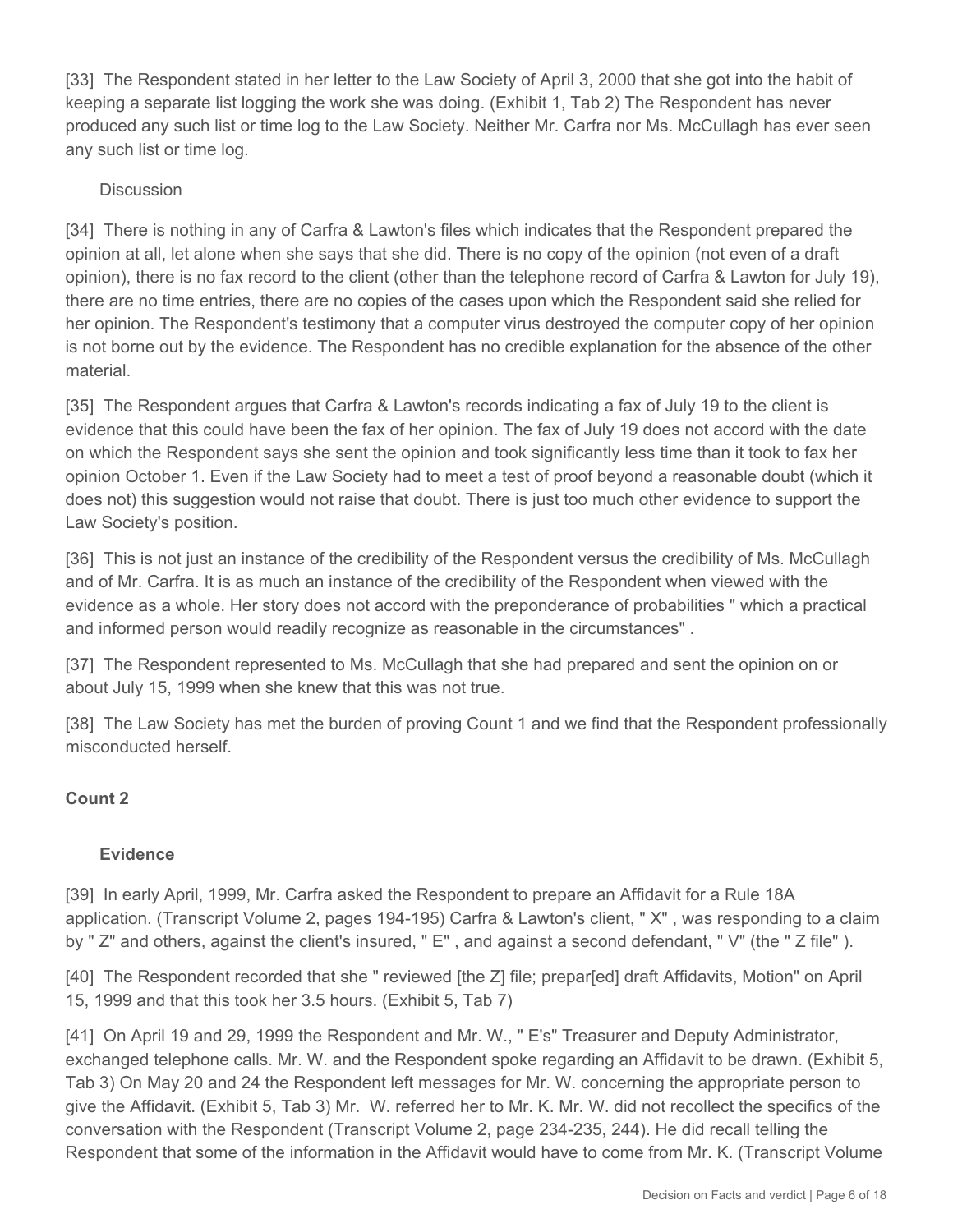2, pages 240, 247-248)

[42] On April 19, 1999, Mr. W. faxed certain documents to the Respondent. (Exhibit 5, Tab 1)

[43] The Respondent's own note in the file (Exhibit 5, Tab 3, Note of May 3, 1999) says she told Mr. W. she would fax a draft the next day and she says she did so. (Transcript Volume 3, pages 424-425). She may not have sent the fax herself (Transcript Volume 3, pages 425-426). Under examination by Law Society counsel the Respondent said she had no actual recollection of sending, or causing to be sent, the fax on May 4, 1999. Instead, the Respondent was relying on the evidence of her file note which said she would send it later. Then, when this evidence is combined with evidence of the Respondent's later file notes of telephone messages she left for Messrs. W. and K., the combined effect is somehow greater than these evidentiary parts thereby allowing the Respondent to develop her belief that " ...a draft affidavit was faxed to Mr. W." . (Transcript Volume 3, pages 426-427). The Respondent, when asked by the Panel about the absence of any fax cover sheet from the file, said she did not recall who had sent the fax and did not know the secretarial staff well enough to say whether they would always have used a cover sheet (Transcript Volume 3, pages 548-549). The Respondent testified, on the basis of the notes in the file, that she had called Mr. W. at least twice after the fax was sent on May 4, the last call being on May 20, but did not recall doing any further work on the file (Transcript Volume 3, pages 427-428).

[44] In or about October, 1999, the Respondent told Mr. Carfra that she had done a draft Affidavit and sent it to Messrs. W. and K. but was having difficulty getting further needed information from them, Mr. K. in particular. Mr. Carfra reviewed the file in October, 1999 to find out what work had been done. Mr. Carfra found no draft Affidavit or any indication that one had been sent over. There were some notes of the Respondent's indicating contacts with or attempts to contact Mr. W. and Mr. K. (Transcript Volume 2, pages 195-198)

[45] Mr. Carfra confronted the Respondent with his concerns about the file. Ms. McCullagh and later, Mr. Lawton, were both present when Mr. Carfra spoke with the Respondent. The Respondent advised him that she had prepared a draft Affidavit, faxed it to Mr. W. and was waiting for information from the building inspection fieldworker (Mr. K.) about his inspection schedule, but he was not responding.

[46] In cross-examination, Mr. Carfra mentioned that some business licences and other things of that kind, which came from Mr. W. and could only have been requested by the Respondent, were in the file. (Transcript Volume 2, pages 216- 217) Mr. Carfra identified the material in Exhibit 5, Tabs 1-3, as having been in the file. (Transcript Volume 2, pages 223-225) Also in cross-examination, Mr. Carfra said that he had indicated to the Respondent at some point before October, 1999 that the matter had lost urgency because the plaintiff's counsel had indicated that the client might be let out of the action. (Transcript Volume 2, pages 221-222)

[47] In mid-October, 1999, Mr. Carfra spoke to Mr. W. and Mr. K. Mr. W. told Mr. Carfra that he and Mr. K. had reviewed their files and that there was no Affidavit in them. Mr. K. told Mr. Carfra that he never spoke with the Respondent, did not know who she was and had never received any Affidavit from her. (Transcript Volume 2, pages 198-199)

[48] Mr. W. does not recall seeing an Affidavit from the Respondent. There is nothing in his file, or the property file in the Planning and Engineering Department, to indicate an Affidavit had ever been received. (Transcript Volume 2, pages 236-239)

[49] There are no written records or references in the files of " E" of contact between Mr. W. and the Respondent from after April 19, 1999, up to October 13, 1999, when he received a copy of the fax from the Respondent to the insurer. The only other document on file was an email printout dated October 14, 1999,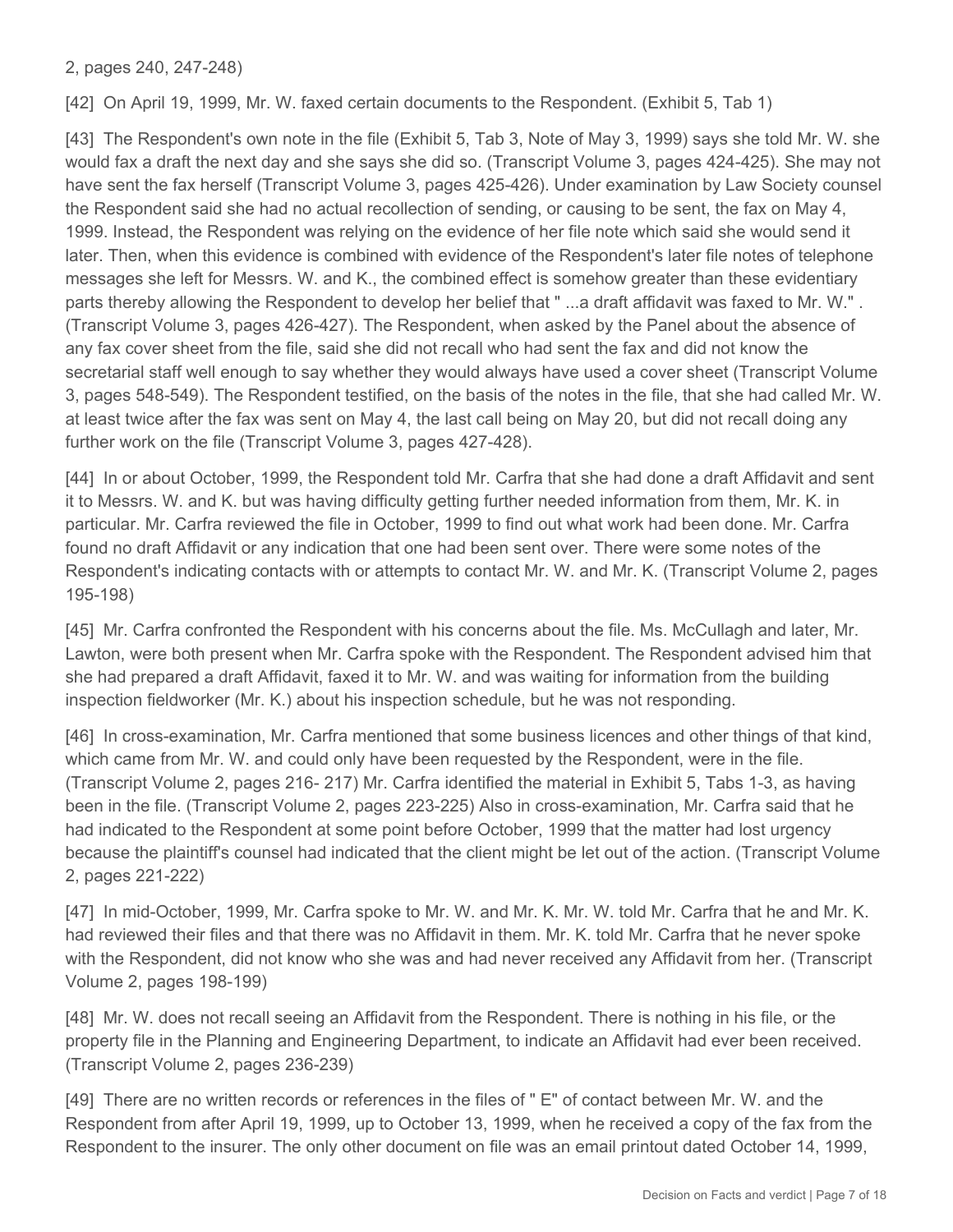from the insurer to him, with a copy to the Respondent.

[50] In 1999 Mr. W.'s practice was (and still is) to respond to his messages promptly.

[51] Mr. K. was cross-examined on the phone message/voicemail system in his office. He testified that a call could have been left on voicemail or a note taken of it by a secretary. The notes would have been kept. (Transcript Volume 2, pages 254-259) He testified that it had never been brought to his attention that he had failed to receive a message. (Transcript Volume 2, pages 258-259)

[52] The Respondent's evidence, based on her notes (Exhibit 5, Tab 3), is that she called Mr. K. several times and spoke with him on June 4, 1999. (Transcript Volume 3, page 434) Her statements to Mr. Carfra that Mr. K. was not answering calls were based on her subsequent efforts to contact him on June 8 and 15, 1999.(Transcript Volume 3, page 435)

[53] The Respondent did not record any time or billing entries referencing any telephone calls to Mr. K. (Transcript Volume 2, pages 201-208)

[54] Mr. K. took steps to have all of his message pads, records and files inspected, in case the Affidavit had been misfiled, but could find no trace of any messages or documentation having been received from the Respondent. (Transcript Volume 2, pages 251-253)

[55] In 1999 Mr. K.'s practice was, and still is, that when a message was received he would write the name and number down in his diary and check that name and number off after he returned the call. Mr. K.'s practice was, and still is, to respond to telephone messages as soon as possible. (Transcript Volume 2, page 253)

[56] When Mr. Carfra asked the Respondent about the lack of any sign that she had done the draft Affidavit, she said that she had been in communication with Messrs. W. and K., that she had prepared the documentation and she had sent it to them. She could not produce it and had no explanation for its absence. (Transcript Volume 2, pages 199, 228-229)

[57] The Respondent offered, when confronted on the issue, to tell Mr. Carfra and the other firm members what she had put in the Affidavit. She did that, rather than offer to look for the Affidavit or call Mr. W., because they had already told her that Mr. W. had said he had not received it. (Transcript Volume 3, pages 436-438)

[58] The Respondent was asked to find the computer file, which would have been on Mr. Carfra's secretary's computer, and could not do so. (Transcript Volume 2, pages 230-231) The Respondent testified that she must have saved the two documents she prepared on April 15, 1999 in the computer, but she had no direct recollection of having done so. (Transcript Volume 3, pages 430-431) She did not remember looking specifically for the Notice of Motion as distinct from the Affidavit and said that the Notice of Motion had never been an issue. (Transcript Volume 3, page 432)

#### Discussion

[59] There is no evidence in the files of Carfra & Lawton that the Respondent prepared an Affidavit and sent it to either Mr. W. or Mr. K.

[60] The Respondent's notes of her messages and conversations with Messrs. W. and K. were in the file at the time it was reviewed by Mr. Carfra. We do not believe that these were fabricated by the Respondent. We cannot say that the conversations did occur, but we find that the Law Society has not met the onus required of it in respect of Count 2(a) that she misled Mr. Carfra about her conversations with Mr. K.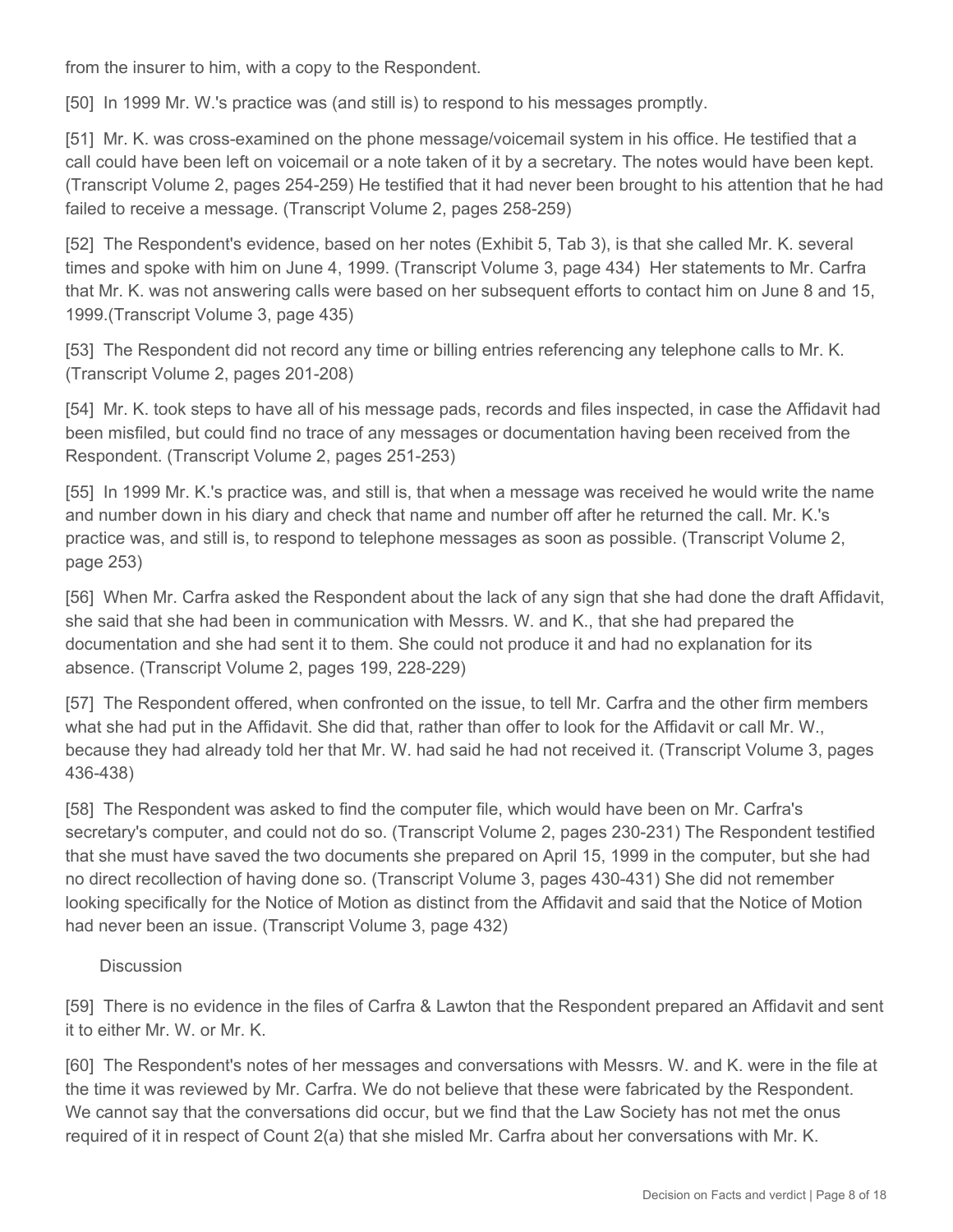[61] Both Messrs. W. and K. were clear in their testimony that they did not receive a draft Affidavit from the Respondent. On this point, the Panel prefers their testimony to that of the Respondent. Their testimony is in harmony with the preponderance of the probabilities and the Respondent's is not.

[62] We find that the Law Society has met the onus required of it in connection with Count 2(b) and that the Respondent professionally misconducted herself in misleading Mr. Carfra by stating that she had sent an Affidavit to Mr. W. when she knew that she had not done so.

# **Count 3**

[63] In April, 1999, Ms. McCullagh asked the Respondent to proceed with an application to the Workers' Compensation Board (" WCB" ) for a " Section 11 determination" . The decision on the application would determine whether an incident, which was the subject matter of a Supreme Court action against a client of Carfra & Lawton, a person insured by " I" , was in fact covered by the workers' compensation legislation.

[64] On April 8, 1999, the WCB wrote to Ms. McCullagh requesting that the Section 11 submissions be provided by April 29, 1999, and that a copy of the submissions also be provided at the same time to opposing counsel and any interested parties. (Exhibit 7, Tab 1)

[65] On April 16, 1999, the Respondent spoke with the WCB seeking an extension for her firm's submissions to June 11, 1999, on the basis that discoveries had been scheduled for May 17, 1999. This was confirmed by a letter of the same date from the Respondent to the WCB, with a copy to the two other counsel involved. (Exhibit 7, Tabs 2 and 3)

[66] On May 18, 1999, the Respondent wrote to the WCB, advising that discoveries had to be rescheduled and requesting an extension to early August for the Section 11 submissions. The letter was copied to the other two counsel. (Exhibit 7, Tab 4)

[67] On June 9, 1999, the Respondent spoke for the first time with Mr. Andrew Roznicki, the Appeal Officer at the WCB who had taken over the file. Mr. Roznicki granted an extension to August 9, 1999, for the Section 11 submissions. This was confirmed by a letter from the Respondent to Mr. Roznicki on June 10, 1999, with a copy to the other two counsel. (Exhibit 7, Tabs 5 and 6)

[68] On June 11, 1999, Mr. Roznicki wrote to the Respondent confirming their June 9, 1999 conversation and the August 9, 1999 extension, as well as the Respondent's letter and conversation of April 16, 1999 with the WCB's Ms. W. (Exhibit 7, Tab 20)

[69] On June 17, 1999, the Respondent wrote to Mr. Roznicki in reply to his letter of June 11, 1999, confirming Examination for Discovery dates and enclosing a filed copy of their Statement of Defence. (Exhibit 7, Tab 7)

[70] On August 5, 1999, the Respondent spoke with Ms. Anne Toews at the WCB. The Respondent advised that she had just discovered that a condensed version of the plaintiffs discovery transcript was not included with the original transcript, and that she intended to attach and refer to it in her submissions. Ms. Toews granted a 14-day extension to August 23, 1999, so that the Respondent could avail herself of the condensed version of the transcript. This was confirmed by a faxed letter from the Respondent to Ms. Toews on the same day, with copies to the other two counsel. (Exhibit 7, Tabs 8 and 9)

[71] On August 23, 1999, the Respondent sent a fax to Mr. Roznicki stating: " I write to confirm that the Defendant/Applicant's materials will be sent via courier today." . This fax was not copied to the other two counsel. (Exhibit 7, Tab 11)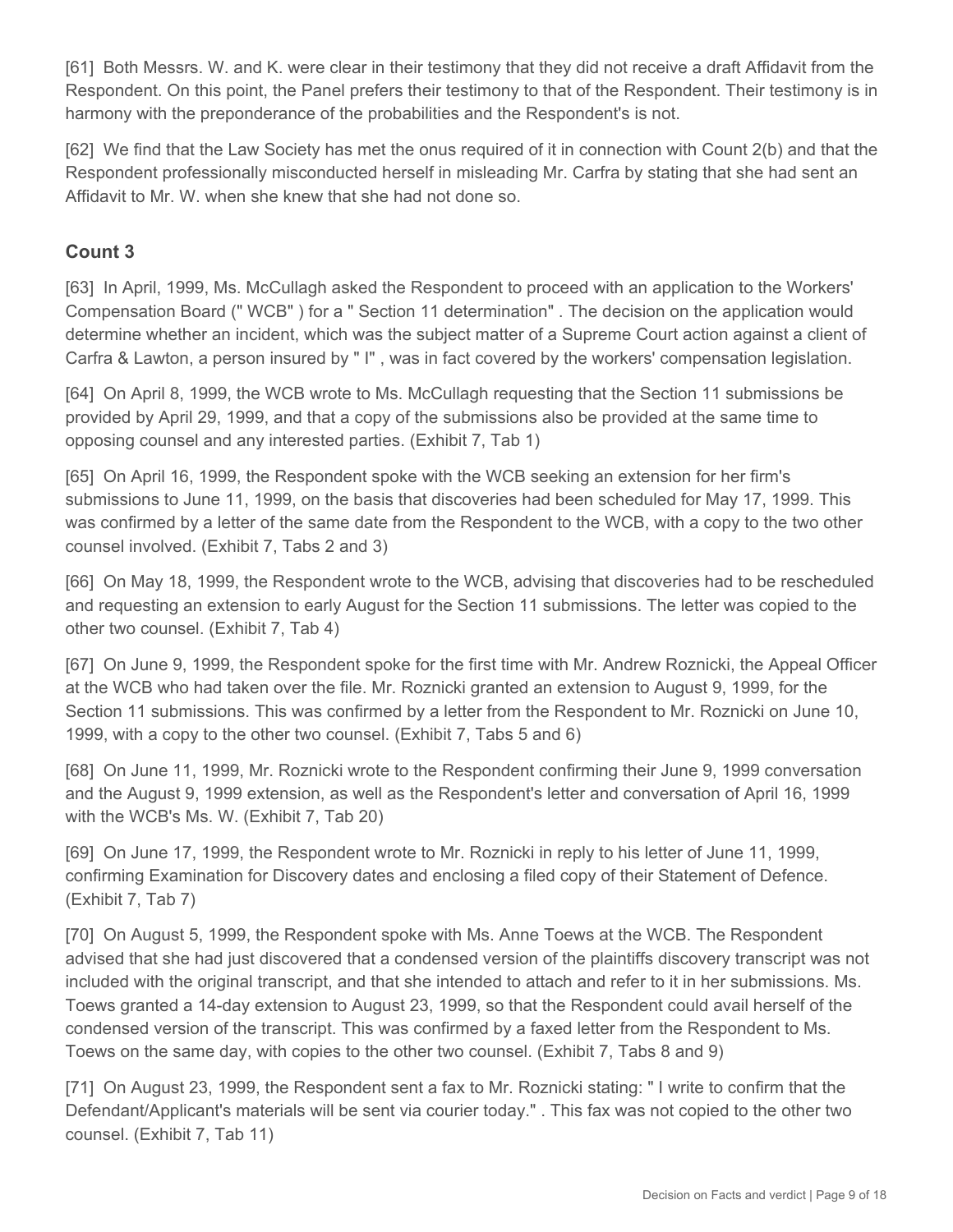[72] On August 25, 1999, Mr. Roznicki received a call from the Respondent, who advised him that the submissions had not been sent because her secretary was sick. Mr. Roznicki gave her until Friday, August 27, 1999, to provide the submissions. (Exhibit 7, Tab 20)

[73] According to a Carfra & Lawton business record, during August, 1999 the only employee absences around the time in question were Mr. Carfra's secretary, L.R., on August 19, 20, 23, and 24, 1999, P.L. for a one-half day on August 12, 1999 and S.T., M.A.M.'s secretary, on August 24, 1999. (Exhibit 7, Tab 22)

[74] In her letter of April 3, 2000 to the Law Society, the Respondent stated that:

On August 23rd, 1999, I faxed a letter to Mr. A. Roznicki confirming that our submissions would be sent by courier. In approximately the first week of September I was going through a pile of documents relating to another large file ... when I came across the WCB submissions. I became very upset and called Mr. Roznicki, the Appeals Officer. I explained that the materials did not go out as I thought and accepted full responsibility for this lapse...I did not tell Ms. McCullagh about my error nor did I tell the adjuster. I do not recall if I carried the submissions to the front desk or if I asked someone to do this. I believed the submissions were sent out immediately. I did not follow up with the WCB to ensure it had received our submission.

(Exhibit 1, Tab 2)

[75] The Respondent says she immediately either brought the submissions or had them brought to the firm's front desk to be sent out to the WCB. No cover letter was included. (Transcript Volume 2, pages 348-350). The Respondent did not follow-up with the WCB to see if the package had been received. (Exhibit 1, Tab 2, page 9) The Respondent said that she did not have the submissions copied because multiple copies would have been made originally (Transcript Volume 2, pages 361-362 and Transcript Volume 3, page 559). When asked if she took one copy out for couriering the Respondent said she could not remember what specifically she did; she had the entire file and she " sent that for being couriered" . (Transcript Volume 2, page 362) In response to a question from the Panel, the Respondent said there was one copy in the file, which was sent to the WCB; no copy was sent to the client at that stage because institutional clients were sent reports on a periodic basis (Transcript Volume 3, pages 566-567). There is no reference to a new copy being made.

[76] Mr. Roznicki testified that he reviewed the relevant WCB file and did not find any record of any submissions from Carfra & Lawton being received in August or September, 1999.

[77] Mr. Roznicki did not recall the Respondent phoning him to say she had just discovered the submissions had not gone out (the call referred to at paragraph [74] above). The Respondent suggested in her oral testimony (Transcript Volume 2, pages 342-44, 347-48, and Volume 3, page 558) that the call might have been made earlier than the first week of September, and could have been the call that Mr. Roznicki noted as having received from her on August 25, 1999. (Exhibit 7, Tab 20, Attachment No. 5) Mr. Roznicki's note and recollection (Transcript Volume 2, pages 306-07) of that conversation is that the Respondent said the submissions had not gone out because her secretary was sick. Nor did Mr. Roznicki have any record or recollection of any subsequent phone call in which the Respondent told him about having just discovered the submissions had not gone out. (Exhibit 7, Tab 2, page 3, point 6; Transcript Volume 2, page 307)

[78] On October 1, 1999, Ms. McCullagh emailed the Respondent inquiring as to the status of the file. (Transcript Volume 1, page 63)

[79] On October 4 or 5, the Respondent informed Ms. McCullagh that " the submissions were done and assured her that the 'ball was in WCB's court'." . (Transcript Volume 1, page 63, Exhibit 7, Tab 2)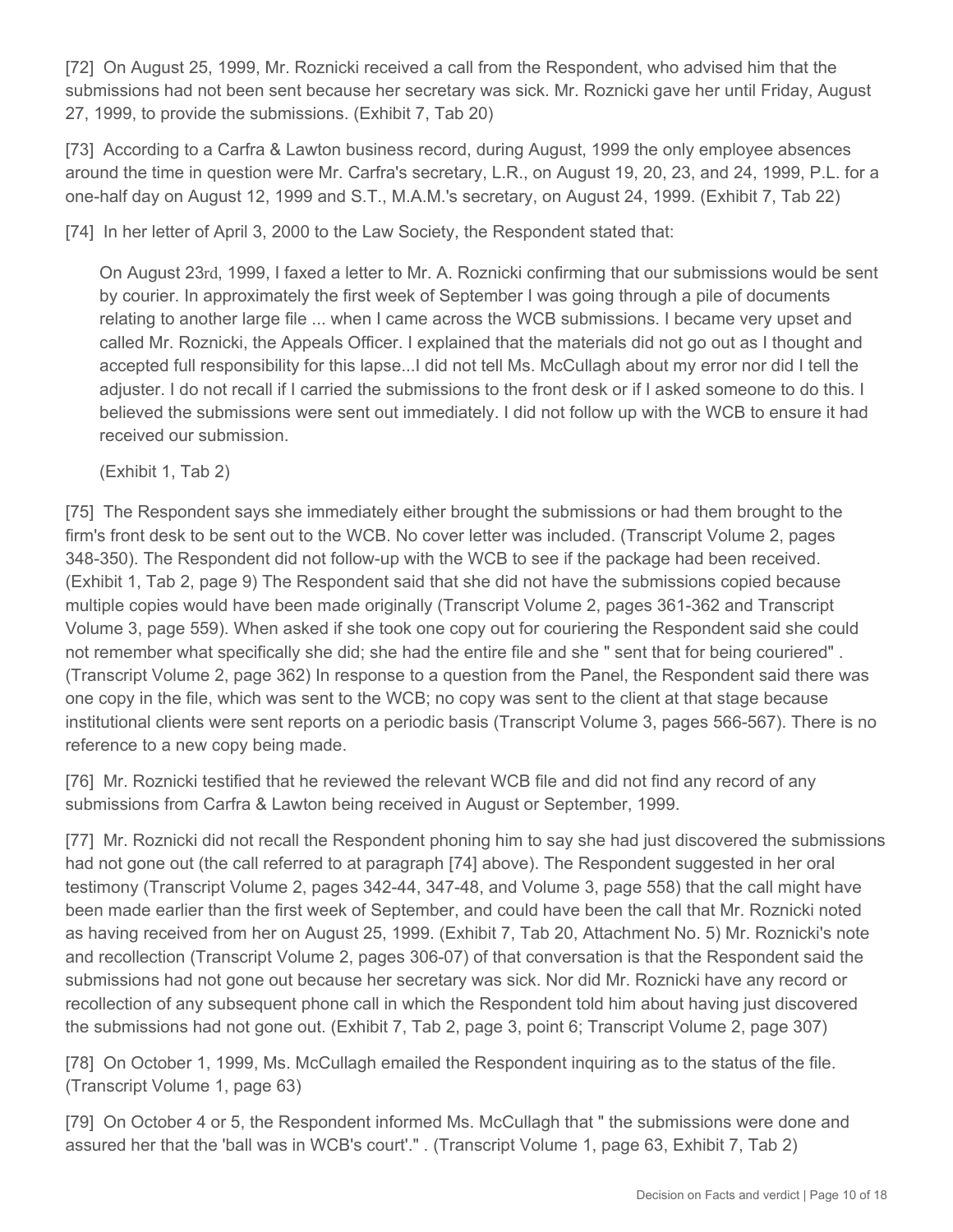[80] On October 5, 1999, Mr. Roznicki spoke with the Respondent. (Exhibit 7, Tabs 12 and 20)

[81] Mr. Roznicki made a handwritten memo of the conversation and documented the October 5, 1999 conversation between himself and the Respondent on that day as follows:

Returned call to Danine and advised that I am still waiting for their submissions to arrive further to her fax memo of Aug 23/99. Danine advised that she will send this again as she was sure they were sent. As she is leaving on vacation, she requested 2 weeks to get this to us as their submissions are quite extensive. Advised that upon receipt, I will be reviewing them to see if there is an employer to invite on the plaintiff's side.

(Exhibit 7, Tab 20)

[82] Mr. Roznicki reviewed the contents of the relevant file but found no submissions or any further communication in it from the Respondent following the October 5, 1999 telephone call referred to above. (Exhibit 7, Tab 20, Transcript Volume 2, page 311)

[83] In her letter to the Law Society of April 3, 2000, the Respondent's account of this conversation is, in part, as follows:

I asked him about the timeline for our response to the other parties' submissions ... He told me that the end of October would be the earliest date for our response. I asked about the timeline for the WCB's decision and he said that it was unlikely before Christmas.

He also wanted to know if we were making submissions on behalf of the 'employer'. I told him we were the employer and he said he has something in his file notes that he should be sure to invite submissions from a government agency ... He said something like 'maybe it will be clear from your submissions.' I believed that he had received our submissions but hadn't read them. I did not understand from him that he had not received my clients' submissions ...

(Exhibit 1, Tab 2, Transcript Volume 2, pages 363-364)

[84] In her letter of April 3, 2000, the Respondent stated that right after her conversation of October 5, 1999 with Mr. Roznicki, she wrote to the client. She stated:

Immediately following this call I wrote to the adjuster to advise about the timeline. I definitely told the adjuster that I had made the submissions in our October 5 telephone call. I am attaching my letter to the adjuster dated October 5 th which, I understand, the firm believed to be my attempt to mislead the client.

[85] The letter to the adjuster, dated October 5, 1999, states in part:

Further to our telephone conversation of today's date, I confirm that the Workers Compensation Board is not in a position to provide us with a timeline for its decision. However, the Appeals Officer handling this file indicated that it is unlikely a decision will be made before the new year.

(Exhibit 7, Tab 13)

[86] In approximately mid-November, 1999, Ms. McCullagh had occasion to look at the file and observed that there were no submissions to the WCB on the file and no correspondence to the WCB. (Transcript Volume 1, page 64)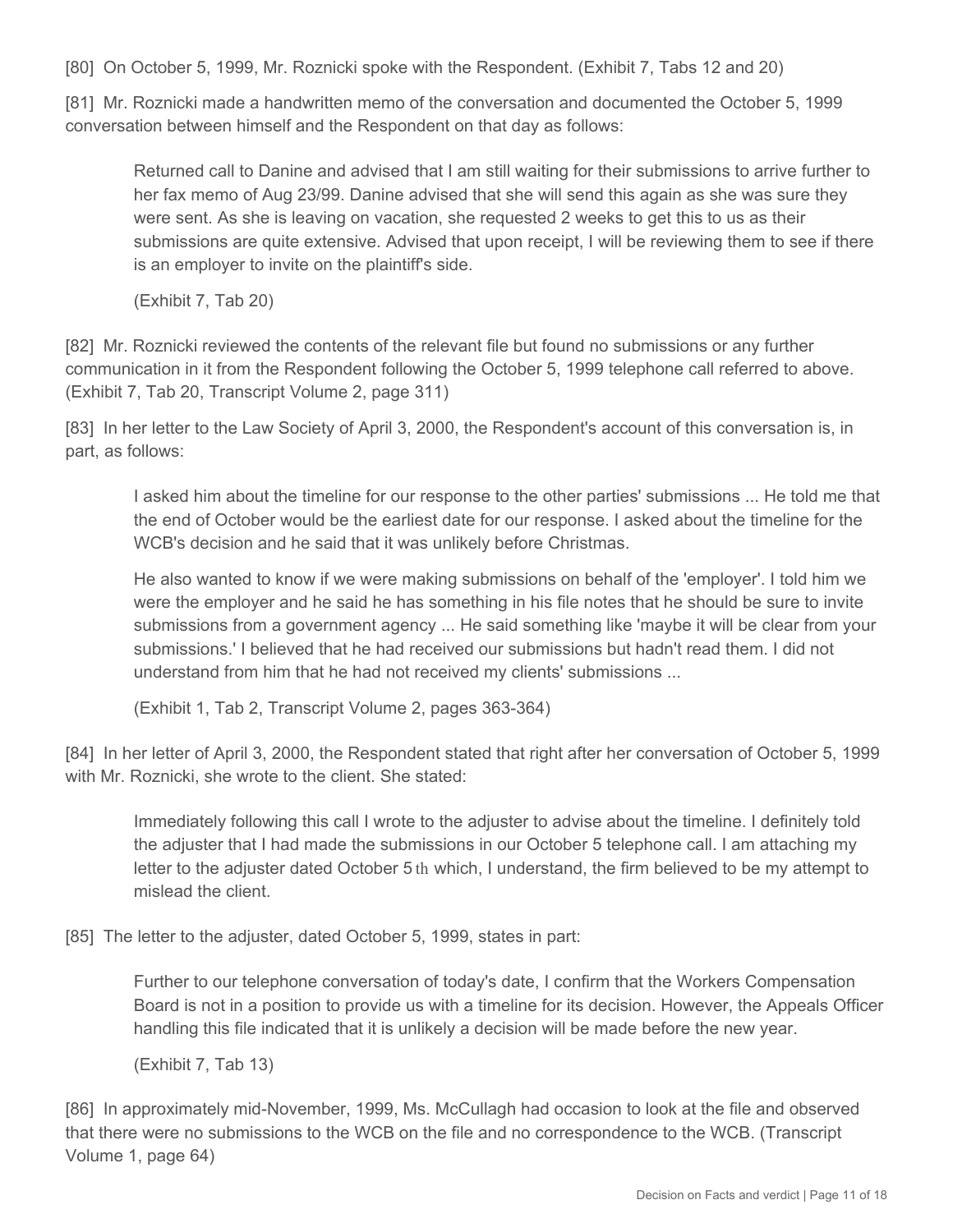[87] Shortly thereafter, on November 18, 1999, Ms. McCullagh telephoned the WCB and left a message asking if she could have a copy of the WCB submissions sent to Carfra & Lawton. (Transcript Volume 2, page 312)

[88] On November 18, 1999, Mr. Roznicki returned Ms. McCullagh's call and left a message advising her that he (i.e., the WCB) was " still waiting for submissions" . Mr. Roznicki made " scratch notes" which included a note that the Respondent's submissions as continuing to remain outstanding, when he returned Ms. McCullagh's telephone call. (Exhibit 7, Tab 20, Transcript Volume 2, page 312)

[89] After Ms. McCullagh received the message on November 18, 1999 that the submissions remained outstanding, the relevant file, the Respondent's computer and her secretary's computer (i.e., the secretary she was sharing with an associate) were reviewed. The review revealed no record of any submissions ever having been prepared. There was a single page start on a draft submission that had little more on it than a style of cause. A review of the Respondent's time sheets indicated no time recorded at or about the time that she indicated the submission had been concluded and sent. (Transcript Volume 1, page 69)

[90] Carfra & Lawton's billing records do not show time for preparation of submissions billed to this file by the Respondent between the holding of the discovery on July 5 (Exhibit 7, Tab 16, page 1 of 7/6/99) and the end of August (Transcript Volume 1, pages 66-69, and Exhibit 7, Tabs 16 and 17). In cross-examination the Respondent conceded that it was possible that some of the Respondent's time would not have made it into the file if the Respondent's handwritten notes were not posted. (Transcript Volume 1, page 110)

[91] The Respondent says that she was researching and preparing the submissions in the days before August 23, 1999. The Respondent worked on the computer and her normal practice would have been to save the files (Transcript Volume 2, pages 356-358).

[92] Carfra & Lawton's long distance records reveal the following calls and faxes to the WCB Appeal Division's general number, 604-276-3067 and the WCB fax machine, 604-276-3349, and no other significant long distance fax or phone activity thereafter:

| a. August 5 03:58 pm  | 250-381-7188 to 604-276-3067 | 4.18 mins        |
|-----------------------|------------------------------|------------------|
| b. August 5 04:37 pm  | 250-381-7188 to 604-276-3349 | 1.0 mins $(fax)$ |
| c. August 23 04:07 pm | 250-381-7188 to 604-276-3349 | .42 mins $(fax)$ |
| d. August 25 09:50 am | 250-381-7188 to 604-276-3067 | 2.24 mins        |
|                       |                              |                  |

(Exhibit 7, Tab 10)

[93] According to Carfra & Lawton's courier records there were no couriers sent to WCB between August 15, 1999 and September 30, 1999. (Transcript Volume 1, page 71, pages 110-113)

[94] On November 24, 1999, Ms. McCullagh and Mr. Lawton met with the Respondent and said there was no indication the Respondent had done the submissions. The Respondent maintained that she had done it. The Respondent suggested that a hard copy might be in another file, the " A" file. The Respondent went to her office to look for that file. The Respondent reported back that it was not in her office and that it might be at her home or in her car. (Transcript Volume 1, pages 72-74 and pages 130-131) Though instructed to find the submissions and report back, the Respondent did not get back to Ms. McCullagh. (Transcript Volume 1, pages 74-75)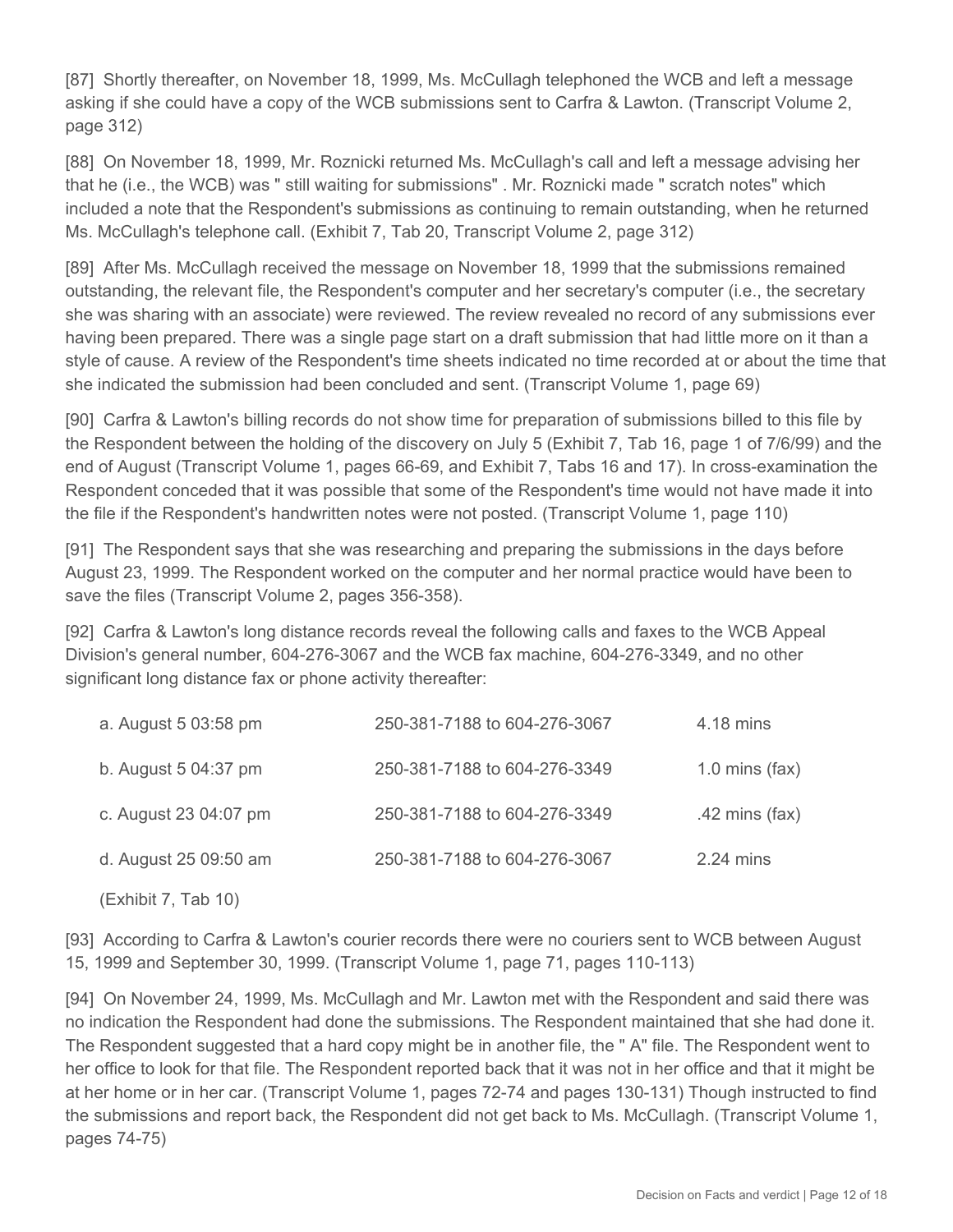[95] In her letter of April 3, 2000, the Respondent's account of that meeting, is as follows, in part:

On November 24 Ms. McCullagh called me into her office with Mr. Lawton. She told me there wasn't a copy of the submissions in the file (the file was kept in her filing cabinet). I told her there should be 2 extra copies ... I recalled that I had clients coming in at the end of the week on a small claims action which dealt with the exact same provision of the WCB act and may have pulled a copy of the submissions for that file. On November 29 I had a copy of the WCB submissions in my possession and referred to them in front of my clients.

(Exhibit 1, Tab 2; Transcript Volume 2, pages 369-370)

[96] On December 2, 1999, Mr. Roznicki wrote to the Respondent. In his letter he stated:

I write further to your telephone call of October 5, 1999.

You advised in our telephone conversation that your submissions, which our office was to have received as per your letter of August 23, 1999, would be sent before October month-end. As to date, our office has not received your submissions, nor any further communication from you. I have, however, received a telephone call on December 1, 1999, from plaintiff's counsel, Mr. G., inquiring as to the status of this matter, wherein he expressed his concern over the delays to date.

Could you please advise me as to the status of this matter. Is your submission shortly forthcoming or, instead, whether you are abandoning your request for a section 11 determination in this matter. If you are not abandoning your request for a section 11 determination, I would ask to receive your submission on or before December 16,1999.

(Exhibit 7, Tabs 10 and 14)

[97] Ms. McCullagh says (Transcript Volume 1, page 75) she met with the Respondent on December 6, 1999 and the Respondent told her then that she had the document in her hands on November 29, 1999 when meeting with the client on the "A" file but did not have it now.

[98] The Respondent testified that she told Ms. McCullagh on December 6, 1999, that on November 29, 1999 she had a copy of the submissions and referred to them in the presence of the clients on the " A" file. (Exhibit 1, Tab 2, page 10) The Respondent says she found them shortly before she met with those clients. (Transcript Volume 2, page 373) The Respondent has no specific recollection of where she found it, but thinks it was in her other briefcase in the car. (Transcript Volume 2, page 376) That was the file copy. (Transcript Volume 3, page 559) In the interval between finding the document and the meeting with the other clients, the Respondent took no steps to secure the document because she had it in her office. (Transcript Volume 2, pages 376-378) The Respondent did not see the document again after the meeting. (Transcript Volume 2, pages 382-384)

[99] On December 9, 1999, by internal office memo of that date, the Respondent brought Mr. Roznicki's letter and the December 16, 1999, deadline to Ms. McCullagh's attention. In the memo, the Respondent wrote:

I went through my office and I suspect that the insureds in the (" A" ) file may have inadvertently picked up the copy of our submissions. I would prefer to retrieve the original submissions because they benefited from Michael's input; he has done several successful appeals.

(Exhibit 7, Tab 15)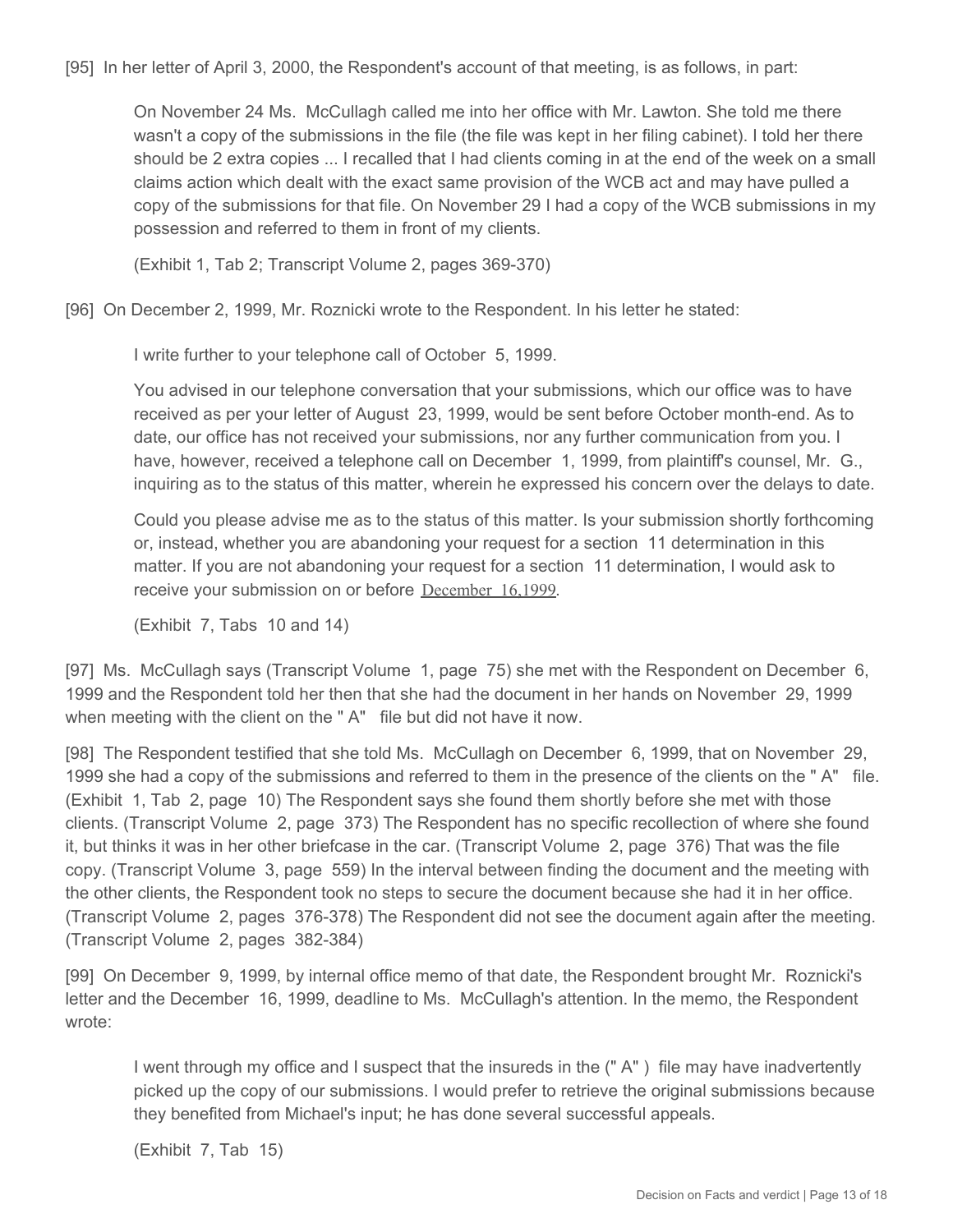[100] The Respondent testified that when she got Roznicki's letter of December 2, 1999 she already knew, from her conversation with Ms. McCullagh and Mr. Lawton on November 24, that there was no copy of the submissions in the file and no evidence it had been sent. (Transcript Volume 3, pages 574-575) The Respondent said she gave Mr. Roznicki's letter to Ms. McCullagh on December 6, 1999. (Exhibit 1, Tab 2, page 10) Ms. McCullagh said that it was faxed to the firm on December 2, 1999 and the hard copy received on December 6, 1999. (Transcript Volume 1, page 79) The Respondent's memo to Ms. McCullagh about Mr. Roznicki's letter is dated December 9, 1999; she said that she could not find the submissions in her office but thought that the insured in the "A" file might have taken them by mistake. (Memo is Exhibit 7, Tab 15) Ms. McCullagh said (Transcript Volume 1, pages 76-77) that on December 9, 1999, when the Respondent brought her the memo and the letter, was the first time she had seen Mr. Roznicki's letter. The Respondent said at that time she had called the clients on the " A" file to see if they might have inadvertently taken the copy. Those clients subsequently told the Respondent that they recalled seeing a submission with a coloured cover but did not take it. (Exhibit 1, Tab 2) Mr. Lawton also called the other clients on December 9, 1999 and raised with them the possibility that they might inadvertently have taken the document. After receiving a reply from these clients, Carfra & Lawton decided the Respondent should leave the firm immediately. (Transcript Volume 1, pages 131-135)

#### **Discussion**

[101] With respect to Count 3, the evidence is overwhelming that the WCB did not receive the Section 11 submissions from the Respondent. There is nothing in the Carfra & Lawton files to indicate that the Respondent worked on this Submission or that, if she did, it was sent to the WCB.

[102] The Respondent asked the WCB for a number of extensions for filing the submissions. One of these gave her until August 23 and she communicated to the WCB on that date that the submissions would be sent by courier on that date. Then, purportedly because her secretary was sick, she telephoned Mr. Roznicki on August 25 to tell him that they had not been sent. He gave her until August 27. Nevertheless, because the Respondent did not have a dedicated secretary, we find it not believable that the illness of one secretary, even if allegedly the Respondent's secretary of the moment, would result in submissions not being sent. In any event, the Respondent conveniently cannot recall if she told Mr. Roznicki of her sick secretary so as to avoid, we suggest, being confronted with contradictory evidence.

[103] About a week later, in early September, the Respondent was reviewing two large files where, she says, she found the WCB submissions. She testified that she was upset and immediately called Mr. Roznicki to explain. She did not tell anybody at Carfra & Lawton of what had happened. She then testified that the submission was " sent out immediately" . The Respondent admits to not following " up with the WCB to ensure it had received our submission" .

[104] In these circumstances, a practical and informed person would find that the behavior described below was not reasonable:

(a) failure to immediately and with a significant demonstration of relief, tell her seniors (who are obviously concerned about the submissions' whereabouts) at Carfra & Lawton that the submissions had been finally been located in another file;

(b) her casual indifference to the method of delivering the submission, which is perplexing in the context of a serious and time sensitive situation;

(c) her failure to make numerous additional copies to not only demonstrate to all concerned that the submissions had finally been located but also to have multiple back up copies for a submission that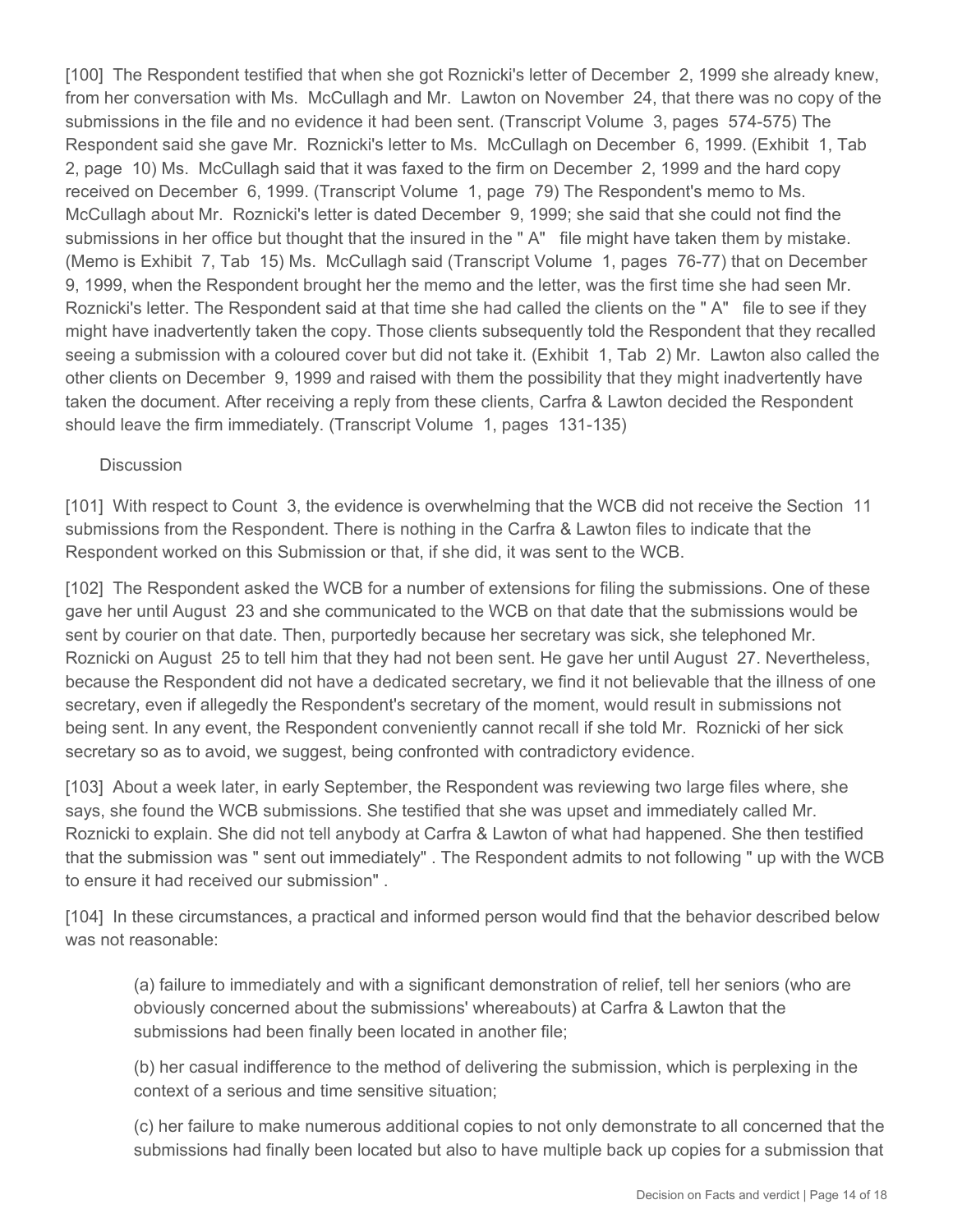had been so previously elusive;

(d) her failure to accompany the alleged delivery of the submissions with a note or letter offering, at the very least, a thank you for accommodating previous delays and, at the most, an apology for the inconvenience and her related failure to make appropriate copies to other interested parties so as to explain the delay,

and, accordingly we do not accept the Respondent's evidence that she caused the submissions to be delivered to the WCB.

[105] The Respondent suggested that her letter of October 5 to the client is evidence that she sent the submissions to the WCB. This letter is not close to being conclusive of this fact. The Respondent's suggestion directly contradicts the notes that Mr. Roznicki made of his conversation with the Respondent which is what led to the letter. The Respondent's suggestion might have some credence if there were any other evidence to support her story, but there is none.

[106] In November, 1999 when the Respondent was questioned about the status of this matter by Mr. Carfra and Ms. McCullagh, she stated that she had shown the submissions to another client and that client may have inadvertently taken the file. There is no evidence that this in fact happened.

[107] As stated previously, the onus is on the Law Society to prove the case against the Respondent. This is not always an easy thing to do and it is especially difficult in the context of this Hearing because it means that the Law Society must prove that some act did not happen.

[108] To cast doubt on the Law Society's case with respect to Count 3, the Respondent offers up a number of explanations. Each by itself and all of them collectively are not enough to cast enough doubt on the evidence submitted by the Law Society. That evidence establishes overwhelmingly that the Respondent attempted to mislead Ms. McCullagh on this matter. The Law Society's evidence is consistent with the preponderance of the probabilities. We do not believe that the Respondent prepared the Section 11 submissions. We find that the Respondent professionally misconducted herself with respect to the matters alleged in Count 3.

#### **Count 4**

[109] This count concerns the Respondent's explanation to the Law Society in respect of the complaints from her former employer Carfra & Lawton. Those complaints form the foundation for Counts 1, 2 and 3.

[110] The explanations given by the Respondent are found in Exhibit 1, Tabs 2, 3, 9, 17 and 22. The Respondent's testimony was largely consistent with these written explanations.

[111] We have found that the Respondent professionally misconducted herself in respect of Counts 1, 2(b) and 3. As we have stated, the preponderance of the evidence does not support the Respondent's explanations. We find that her statements and testimony are not credible. The only evidence that the Respondent offers are her statements (either written in Exhibit 1 or under oath in her testimony) that she did not do the things of which she is accused. The onus is on the Law Society to prove its case and the burden is not light. In this case the proof is made more difficult by the fact that the Law Society must prove a negative event.

[112] We find that the Law Society has met the burden and that the Respondent professionally misconducted herself by attempting to mislead the Law Society in the course of responding to its inquiries in the manner set out in Count 4 other than in respect of the matter set out in Count 4(b)(i).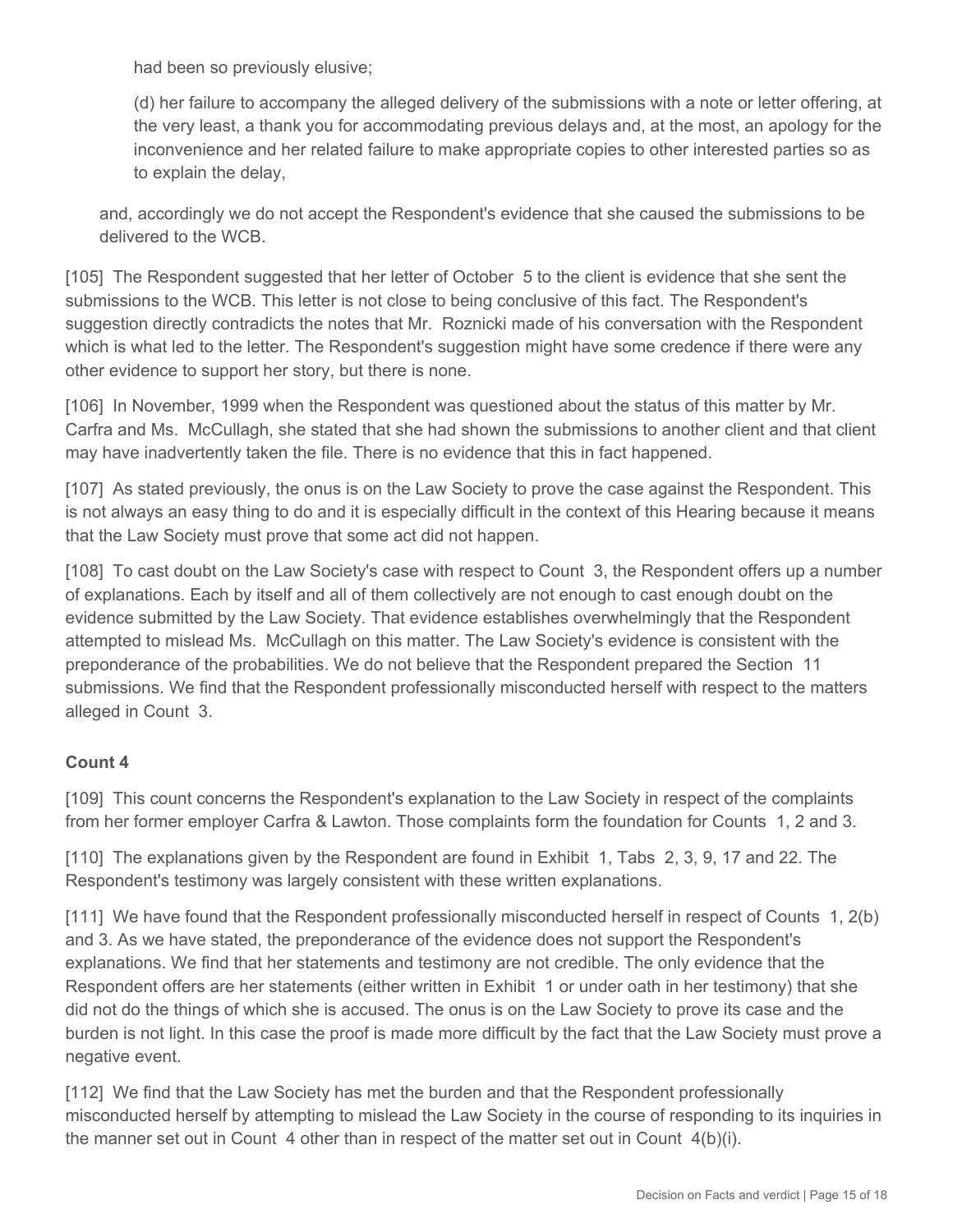### **Count 5**

[113] On November 20, 2000 Mr. Nicholas Mosky, a partner with Waddell Raponi, sent a memo to the Respondent asking her to attend to the assessment of certain outstanding accounts and to obtain Certificates of Judgment. (Exhibit 3, Tab 2, Transcript Volume 1, pages 149-150)

[114] With respect to one particular account, the Respondent took no action until January 22, 2001 (Transcript Volume 3, page 449) when she made certain telephone calls (Exhibit 3, Tab 2). According to her notes (Exhibit 3, Tab 2), she spoke with the account debtor in question on January 22.

[115] On January 23, 2001 Mr. Mosky emailed the Respondent asking her for an update. (Exhibit 3, Tab 2, Transcript Volume 1, pages 150-151)

[116] The Respondent's note of January 25 (Exhibit 3, Tab 2) says that she spoke with Mr. Mosky about this particular matter and told him of a proposed repayment plan. Mr. Mosky has no recollection of this conversation. (Transcript Volume 1, page 152)

[117] On February 15, 2001 Mr. Mosky emailed the Respondent, asking her to move with reasonable dispatch to get a judgment. (Exhibit 3, Tab 2) He does not recall any response until the March 15, 2001 email described in paragraph [118]. (Transcript Volume 1, page 153)

[118] On March 15, 2001 the Respondent emailed Mr. Mosky. She stated, among other things:

The documents have been dictated and the Certificate of Fees should be filed by Tuesday.

In the same message, the Respondent suggests a repayment agreement with the account debtor. (Exhibit 3, Tab 2, Transcript Volume 3, pages 451-452)

[119] Mr. Mosky responded the same day (Exhibit 3, Tab 2) agreeing to the proposed repayment schedule and asking the Respondent what she meant by a Certificate of Fees. He did not receive a response. (Transcript Volume 1, pages 153-154) The Respondent does not recall making further contact with the account debtors. (Transcript Volume 3, pages 451-452)

[120] The Respondent testified that she prepared an appointment to have the matter set down for taxation. (Transcript Volume 3, page 440) She said that she prepared the appointment based on a precedent given to her by Mr. Raponi and had the appointment filed. (Transcript Volume 3, pages 440-441) She does not recall attending to the filing herself. She testified that when she attended for the taxation, she discovered that her copy of the appointment had the date stamp crossed off and that the matter had not been set down because the necessary fees had not been paid. (Transcript Volume 3, page 441)

[121] The only evidence in the firm file of an appointment for a taxation is an apparent draft that is headed the " R" matter but has a court registry number that is not related to any file on which a lawyer in the Waddell Raponi firm was working. (Exhibit 3, Tab 3, Transcript Volume 3, page 444) The Respondent has no recollection of creating this document, nor did she remember whether this was a document that was in her file. (Transcript Volume 3, pages 468-469)

[122] The Respondent testified (Transcript Volume 3, pages 554-555) that after she attended for the taxation, she spoke with the Registrar and that Exhibit 3, Tab 2, page 4 is the undated note of her conversation with the Registrar.

[123] On April 17, 2001 Mr. Mosky emailed the Respondent asking her for an update. (Exhibit 3, Tab 2)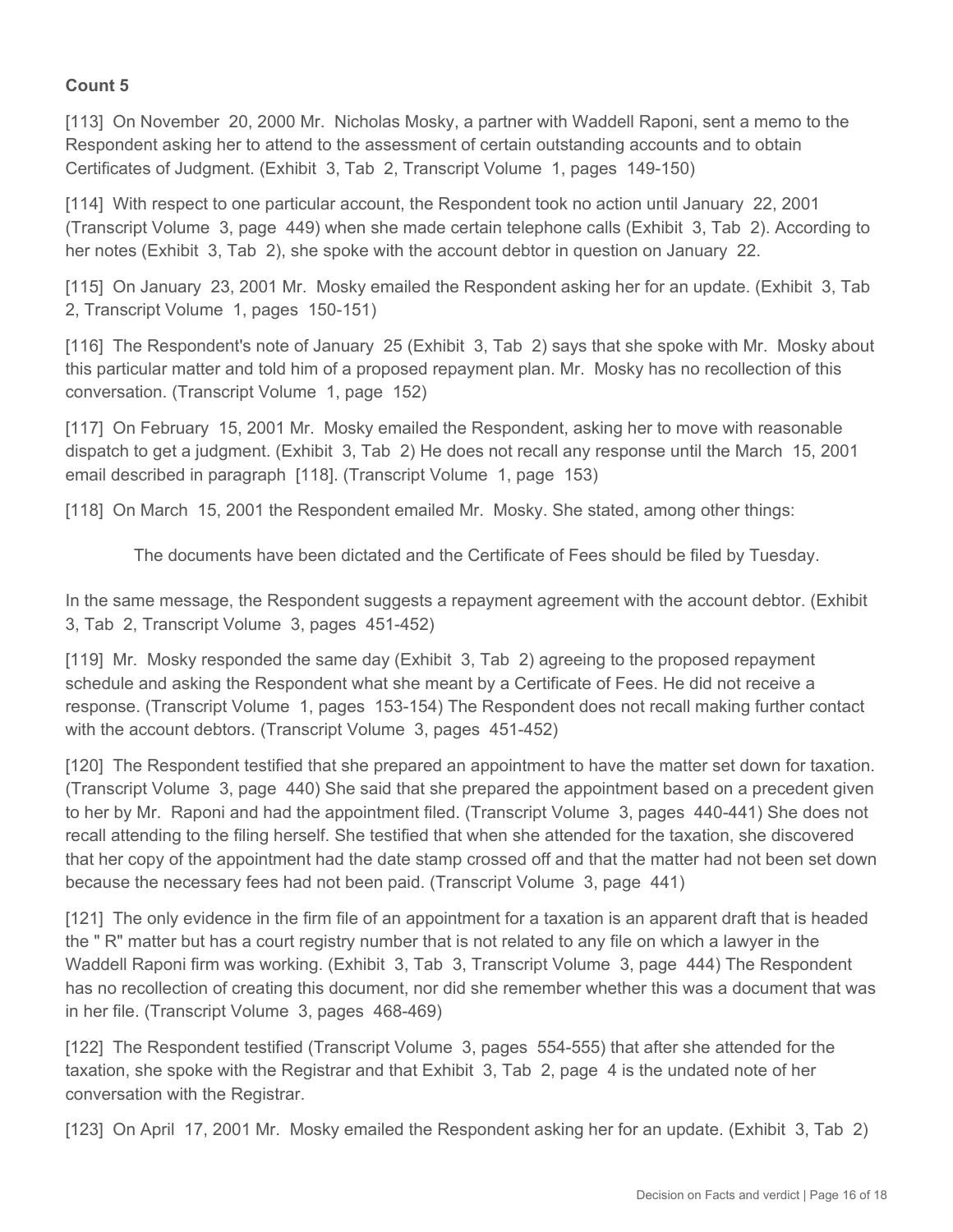[124] On May 22 and 24, 2001 Mr. Mosky emailed the Respondent requesting further updates. (Exhibit 3, Tab 2)

[125] On June 6, 2001 the Respondent emailed Mr. Mosky. She stated, among other things:

I am sorry for the horrendous delay in getting back to you. I am resetting the application which I had previously adjourned for Tuesday the 21st. I'll confirm the date by the end of this week.

(Exhibit 3, Tab 2)

[126] The Respondent testified that she spoke with Mr. Mosky about the matter in question and on other files before June 6, 2001. (Transcript Volume 3, page 452) She recollected having lots of informal contact with Mr. Mosky, but she had no recollection of the details of any conversations. (Transcript Volume 3, pages 550-552) Mr. Mosky testified that it was possible that he and the Respondent " would have had some, in passing discussions, just in the hallway" . (Transcript Volume 2, page 153)

[127] On July 3, 2001 Mr. Mosky emailed a question mark ("?") to the Respondent regarding the file. (Exhibit 3, Tab 2)

[128] Thereafter, Mr. Mosky left a handwritten note for the Respondent which stated "Danine, I'd like to see the [R] file if you can get it to me" . (Exhibit 3, Tab 2)

[129] The Respondent did not provide the relevant file to Mr. Mosky until on or about July 11, 2001. When Mr. Mosky finally reviewed it, he saw that it contained no stamped or filed Appointment and no correspondence with the clients. The Respondent apologized. She told Mr. Mosky that there were documents that were not in the file but were in her office and that she would provide copies of the material. After this meeting, Mr. Mosky emailed the Respondent asking her to:

Please provide any further documents you have for the [R] file ASAP.

(Exhibit 3, Tab 2)

[130] On July 12, 2001 Mr. Mosky emailed the Respondent asking for the balance of the file " today" . On July 13, 2001 Mr. Mosky emailed the Respondent. He stated:

I'm looking for the filed Appointment and the letter to the [Rs]. I have not seen anything yet.

(Exhibit 3, Tab 2)

[131] On July 18, 2001 the Respondent sent a memo to Mr. Mosky indicating that she could not find the documents. She attached one handwritten note to the memo dated April 18, 2001 referring to her conversation with Mr. Mosky and to having set the taxation for April 22. (Exhibit 3, Tab 2)

[132] On July 24, 2001 Mr. Mosky emailed the Respondent to set out his understanding of what took place regarding this file. The Respondent replied on August 2, 2001 saying she thought that some email exchanges between them were missing from the file and that she was " quite certain that she advised him that the June 21 appointment was tentative and she wanted written confirmation from him that the date was OK" . (Exhibit 3, Tab 2)

[133] The file which the Respondent provided to Mr. Mosky contained an unfiled form of Appointment bearing the Victoria Registry File No. 000195. According to the Waddell Raponi computer this document was created on July 5, 2001. (Transcript Volume 2, page 175)